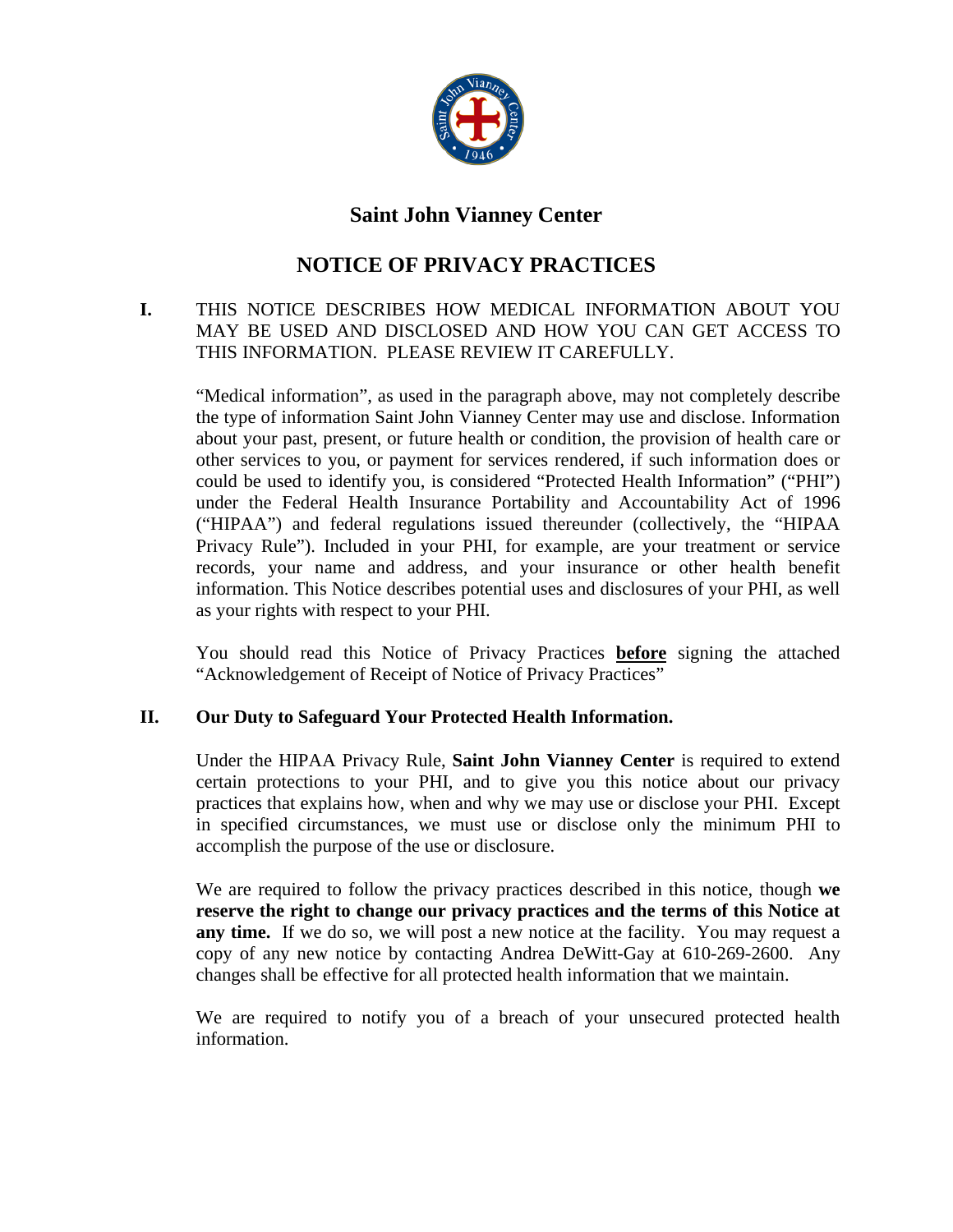#### **III. How We May Use and Disclose Your Protected Health Information.**

We use and disclose PHI for a variety of reasons. For some uses and disclosures, we must have your written authorization, for others, no authorization is required. However, the law provides that we are permitted to make some uses/disclosures without your written authorization. The following offers more description and examples of our potential uses/disclosures of your PHI.

## • **Uses and Disclosures Relating to Treatment, Payment, or Health Care Operations.**

- o **For Services**: We may disclose your PHI to facility staff members, volunteers, and other service delivery personnel who are involved in providing your services. We may also disclose your PHI to other affiliated facilities and service providers in order to ensure the provision of additional or modified services to you. For example, a doctor treating you for an injury asks another doctor about your overall health condition.
- o **To Obtain Payment:** We may use/disclose your PHI in order to bill and collect payment for your services. For example, we may release portions of your PHI to Medicaid, a private insurance plan, or a state office to get paid for services that we delivered to you.
- o **For Service Operations**: We may use/disclose your PHI in the course of operating our facility. For example, we may use your PHI in evaluating the quality of services provided, or disclose your PHI to our accountant or attorney for audit purposes. Since we are an integrated system, we may disclose your PHI to designated staff in our central office for similar administrative and operational purposes. Release of your PHI to the county, state, and/or the Medicaid agency might also be necessary to determine your eligibility for publicly funded services.
- **Uses and Disclosures Requiring Authorization:** For uses and disclosures beyond treatment, payment and operations purposes we are required to have your written authorization, unless the use or disclosure falls within one of the exceptions described below. Most uses and disclosures of psychotherapy notes, uses and disclosures of protected health information for marketing purposes and disclosures that constitute a sale of protected health information require authorization. Other uses and disclosures not described in this notice will be made only with authorization from you. Should an authorization be required, you or your authorized representative will be asked to sign the facility's standard authorization form. Once signed, authorizations can be revoked in writing at any time to stop future uses/disclosures, except to the extent that we have already undertaken an action in reliance upon your authorization.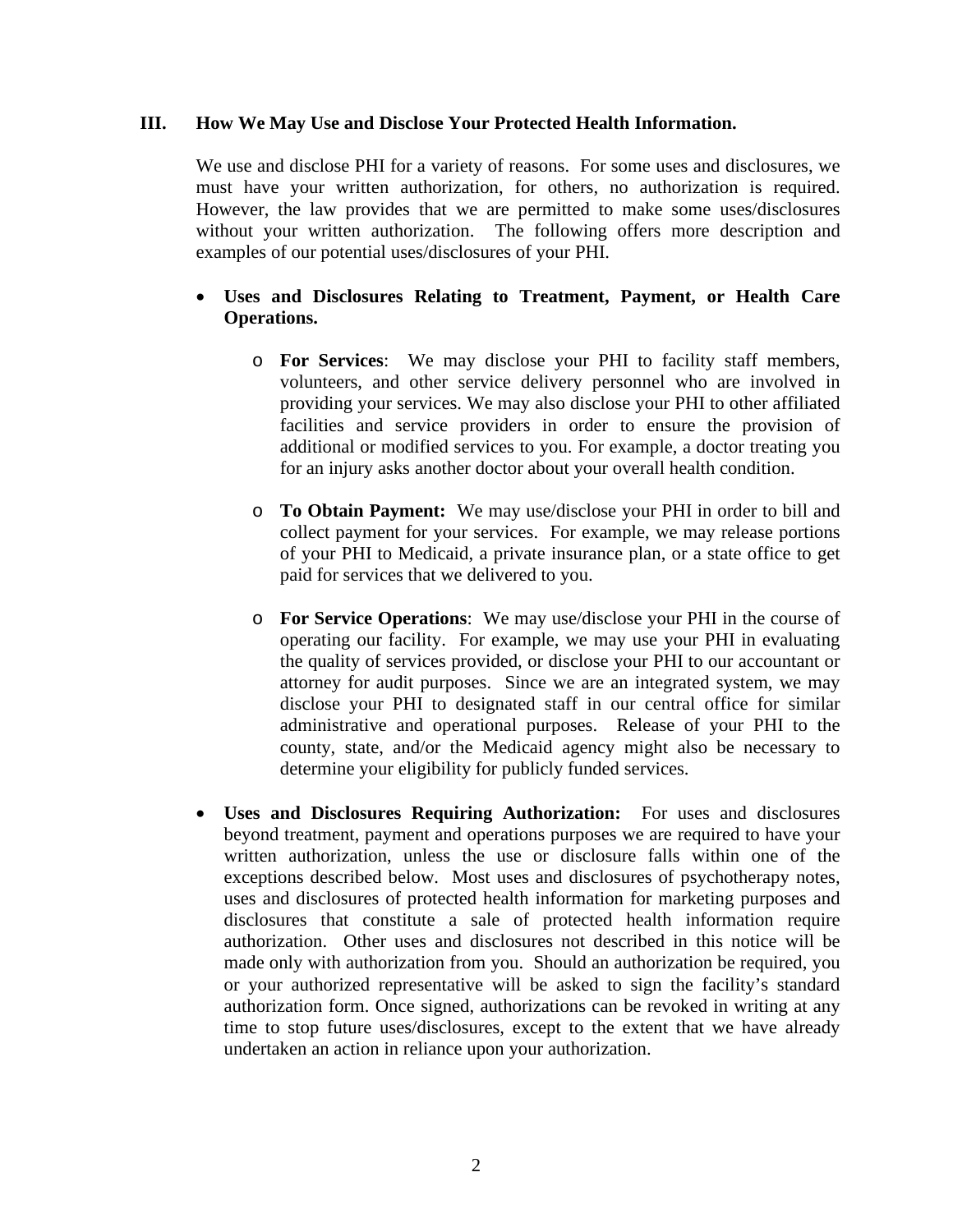- **Uses and Disclosures Not Requiring Authorization:** The law provides that we may use/disclose your PHI without a written authorization in the following circumstances:
	- o **When required by law**: We may disclose PHI when a law requires that we report information about a suspected abuse, neglect or domestic violence, or relating to suspected criminal activity, or in response to a court order. We must also disclose PHI to authorities who monitor compliance with these privacy requirements.
	- o **For public health activities**: We may disclose PHI when we are required to collect information about disease or injury, or to report vital statistics to the public health authority.
	- o **For health oversight activities**: We may disclose PHI to an accrediting organization or another agency responsible for monitoring the health care system for such purposes as reporting or investigation of unusual incidents.
	- o **Related to decedents**: we may disclose PHI relating to an individual's death to coroners, medical examiners or funeral directors, and to organ procurement organizations relating to organ, eye or tissue donations or transplants.
	- o **To avert threat to health or safety**: In order to avoid a serious threat to health or safety, we may disclose PHI as necessary to law enforcement or other persons who can reasonably prevent or lessen the threat of harm.
	- o **For specific government functions**: We may disclose PHI of military personnel and veterans in certain situations, to correctional facilities in certain situations, to government programs relating to eligibility and enrollment, and for national security reasons, such as protection of the President.
	- o **For data breach notification purposes:** We may use or disclose your protected health information to provide legally required notices of unauthorized access to or disclosure of your health information.

**\*PHI for Drug and Alcohol treatment participants will only be disclosed in the cases permissible under 42 CFR Part 2 and 4 Pa. Code 255.5.**

• **Uses and Disclosures Requiring That You Have an Opportunity to Object:**  In the following situations, we may disclose your PHI if we inform you about the disclosure in advance and you do not object. However, if there is an emergency situation and you cannot be given your opportunity to object, disclosure may be made if it is consistent with any prior expressed wishes and disclosure is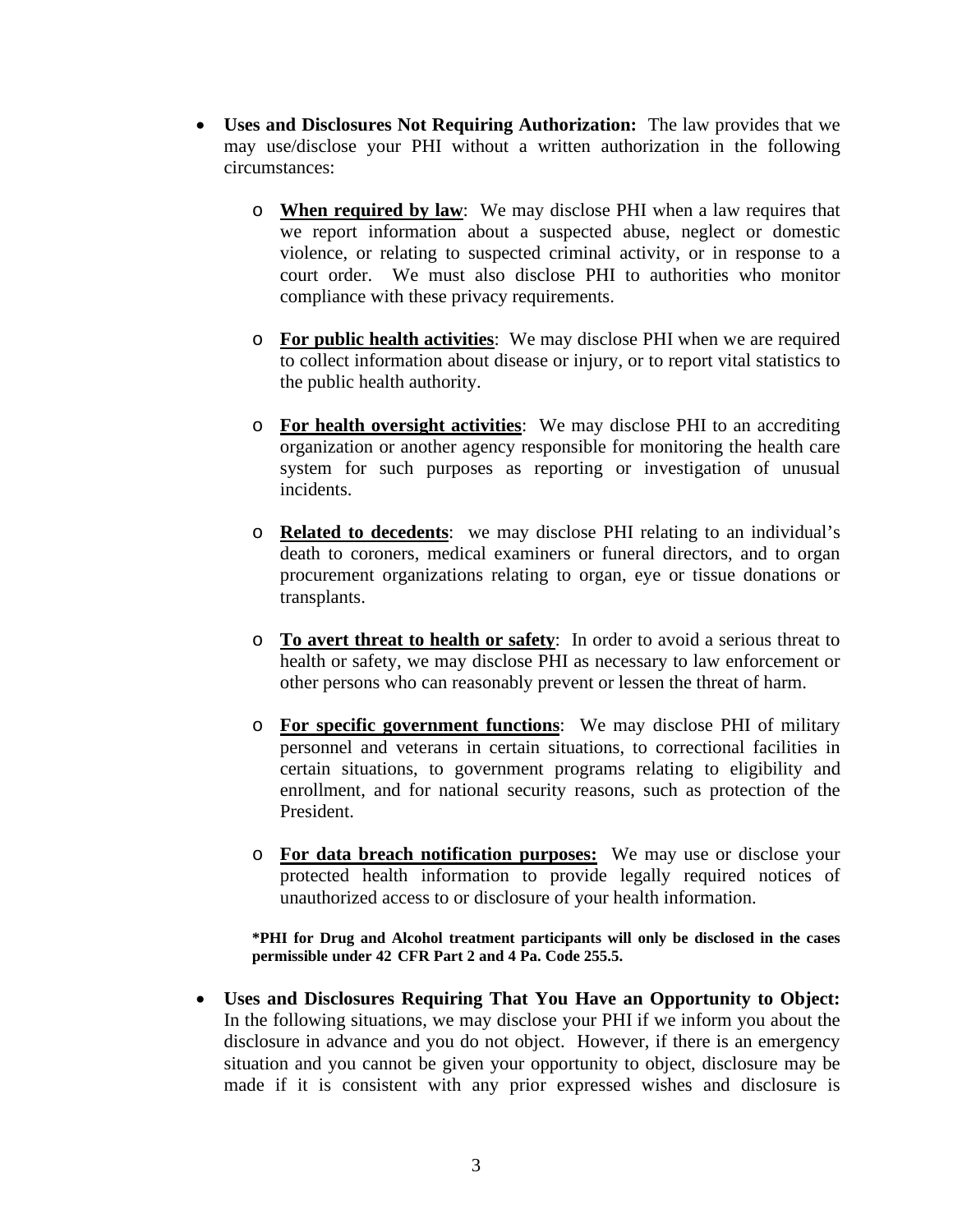determined to be in your best interests. You must be informed and given an opportunity to object to further disclosure as soon as you are able to do so.

o To families, friends, or others involved in your care: We may share with these people information directly related to your family's, friend's or other person's involvement in your care, or payment for your care. We may also share PHI with these people to notify them about your location, general condition, or death.

We may contact you to raise funds for Saint John Vianney Center unless you choose to opt out of receiving such communications.

- **IV. Your Rights Regarding Your Protected Health Information.** You have the following rights relating to your protected health information:
	- **To request restrictions on uses/disclosures:** You have the right to ask that we limit how we use or disclose your PHI. We will consider your request, but are not legally bound to agree to the restriction. To the extent that we do agree to any restrictions on our use/disclosure of your PHI, we will put the agreement in writing and abide by it except in emergency situations. We cannot agree to limit uses/disclosures that are required by law. To request a restriction, please contact our Medical Records Department.
	- **To restrict disclosures for out of pocket, paid in full payments:** You have the right to restrict certain disclosures of protected health information to a health plan when you pay out of pocket the full cost of that health care item or service. To request a restriction, please contact our Medical Records Department.
	- **To receive confidential communications:** You have the right to receive confidential communications of protected health information.
	- **To choose how we contact you:** You have the right to ask that we send you information at an alternative address or by an alternative means. We must agree to your request as long as it is reasonably easy for us to do so. To request such a change, please contact our Medical Records Department.
	- **To inspect and copy your PHI:** Unless your access is restricted for clear and documented service/treatment reasons, or under applicable laws and regulations, you have a right to see your protected health information, excluding psychotherapy notes, if you put your request in writing. We will respond to your request within 30 days. If we deny your access, we will give written reasons for the denial and explain any right to have the denial reviewed. If you want copies, or electronic copies of your PHI, a charge for copying (or for electronic media if an electronic copy is requested) may be imposed, but may be waived, depending on your circumstances. You have a right to choose what portions of your information you want copied and to have prior information on the cost of copying.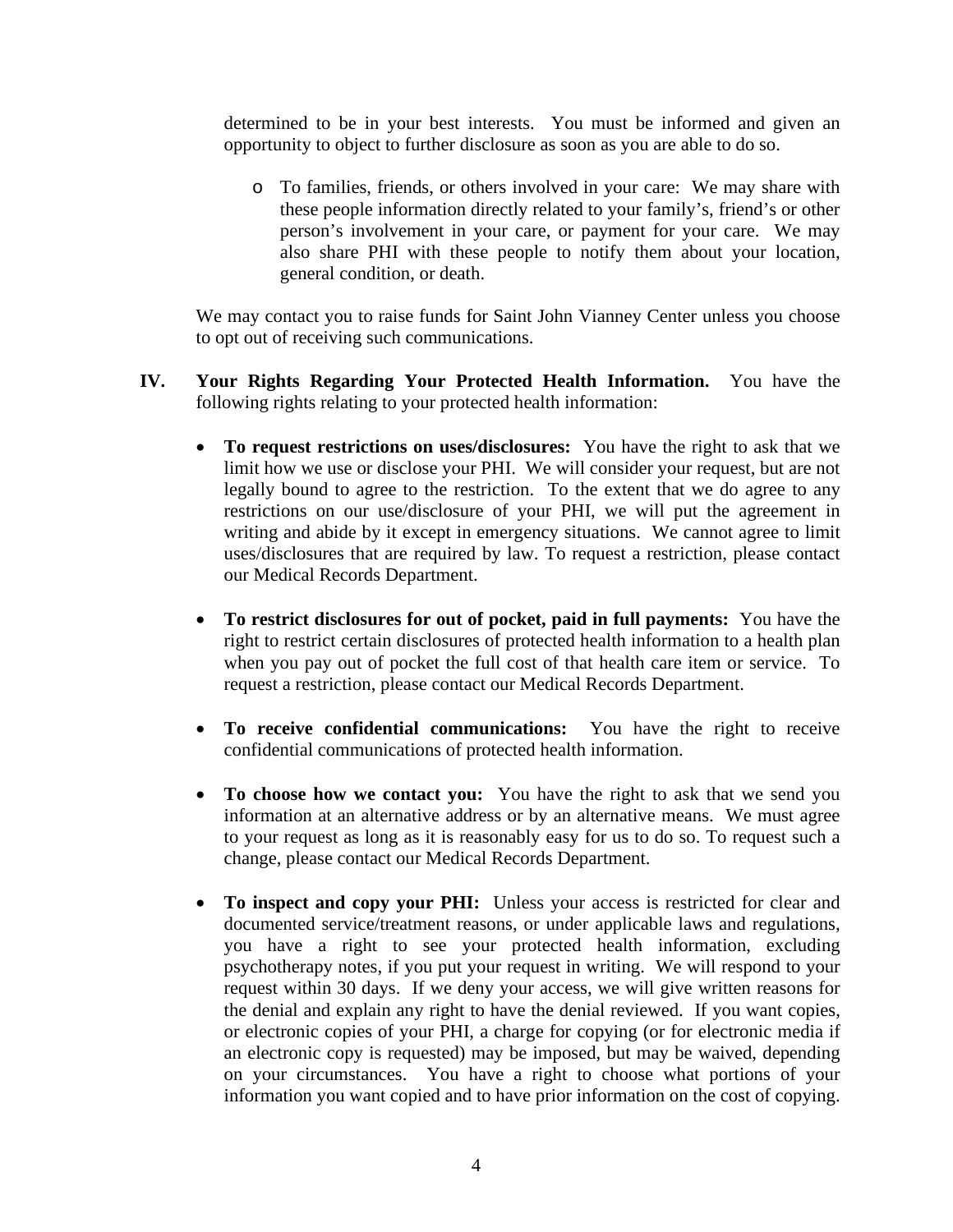In order to request access to your PHI, please contact our Medical Records Department.

- **To request amendment of your PHI:** If you believe that there is a mistake or missing information in our record of your PHI, you may request, in writing, that we correct or add to the record. We will respond within 60 days of receiving your request. We may deny the request if we determine that the PHI is: (i) correct and complete; (ii) not created by us and/or not part of our records, or; (iii) not permitted to be disclosed. Any denial will state the reasons for denial and explain your rights to have the request and denial, along with any statement in response that you provide, appended to your PHI. If we approve the request for amendment, we will change the PHI and so inform you, and tell others that need to know about the change in the PHI. To request an amendment, please contact our Medical Records Department.
- **To find out what disclosures have been made:** You have a right to get a list of when, to whom, for what purpose, and what content of your PHI has been released other than instances of disclosure for which you gave consent (i.e. for treatment, payment, operations, to you, your family, or the facility directory). The list also will not include any disclosures made for national security purposes, to law enforcement officials or correctional facilities, or before April, 2003. We will respond to your written request for such a list within 60 days of receiving it. Your request can relate to disclosures going as far back as six years. There will be no charge for up to one such list each year. There may be a charge for more frequent requests. To request a listing of disclosures, please contact our Medical Records Department for a disclosure request form, and return the completed form to that department.
- **To receive this notice:** You have a right to receive a paper copy of this Notice and/or an electronic copy by e-mail upon request. If you request an electronic copy via e-mail, you must sign a consent form to allow us to communicate with you in that manner.
- **To receive notification of a breach:** You have the right to be notified of any breach of your unsecured protected health information.

## **V. How to Make a Complaint About a Violation of our Privacy Practices:**

If you think we may have violated your privacy rights, or you disagree with a decision we made about access to your PHI, you may file a complaint with the person listed in Section VI below. You also may file a written complaint with the Office for Civil Rights of the Federal Department of Health and Human Services. We will take no retaliatory action against you if you make such complaints.